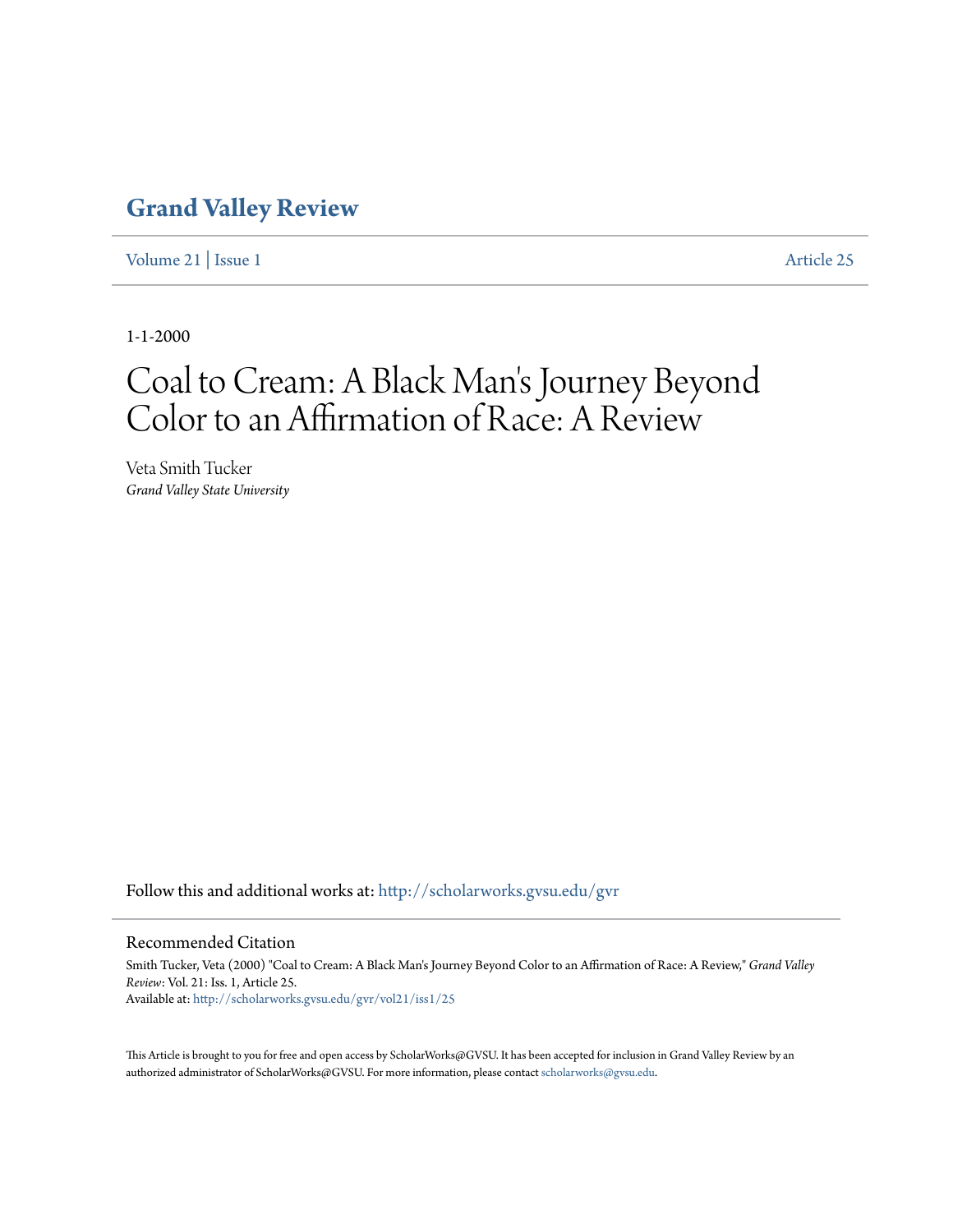*Coal to Cream: A Black Man's Journey Beyond Color to an Affirmation of Race.*  by Eugene Robbins. New York: Free Press, 1999. 269 pages

In America, race has been constructed as a po-<br>Larity of extremes with people defined as 'black' n America, race has been constructed as a poclustered at one pole and people defined as 'white' clustered at the opposite pole. Despite the presence of a rainbow of colors between poles, the racial constructs of 'black' and 'white' constitute the defining elements of American racial identity. This racial opposition generates an elaborate politics of psychological and social segregation, so that when laws enforcing segregation were overturned, the effects were curious though predictable. Rather than diminishing the barriers separating blacks and whites, the termination of segregation laws actually gave greater force to the psychological impulse to segregate.

Certainly, historical experience and contemporary life belie the logic of rigid racial barriers between blacks and whites. Many blacks and whites have ignored and crossed social boundaries. Nevertheless, despite the large number of boundary crossings and the long history of such crossings, these exceptions seem to reinforce, not undermine, the fact of racial opposition. Consider the transgressive dimensions of black/white friendships, courtships, marriages, and adoptions. The stigma attached to these interracial crossings exposes the enduring power of racial opposition in America today.

This complex racial baggage is what Eugene Robbins carried with him to Brazil when he moved there to become South American bureau chief for the *Washington Post.* Robbins found that the items packed in his American racial suitcase were unsuitable for Brazil's racial climate. Surrounded by an unfamiliar racial atmosphere, Robbins was forced to examine the content of his American racial identity. What he found became the impetus for his book, *Coal to Cream: A Black Man's Journey Beyond Color to an Affirmation of Race.* 

## Review

*Veta Tucker* is *an associate professor of English and African/ African American Studies at*  $|85|$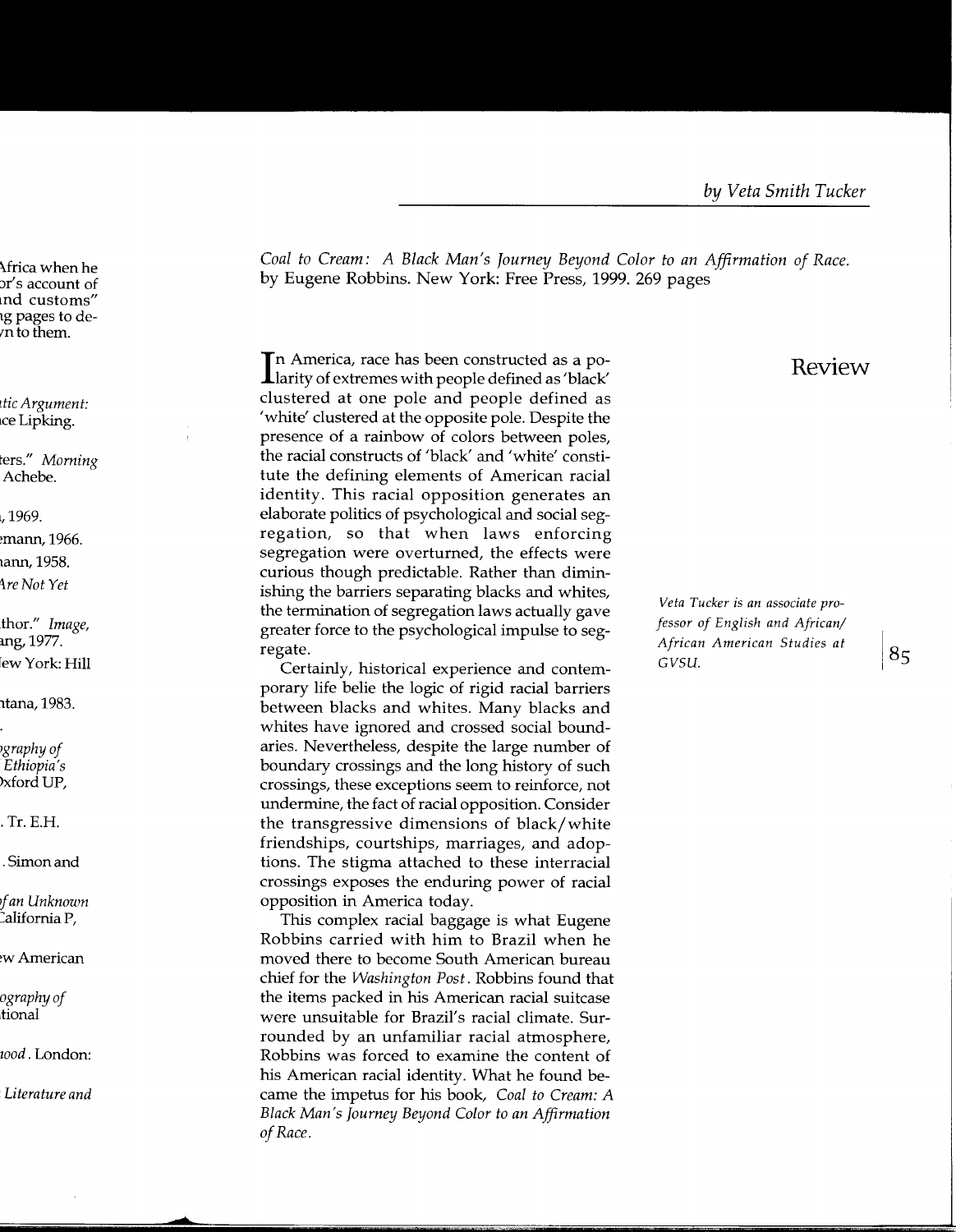In Brazil, Robbins found a racial utopia which he described as a "non-racial color blind Promised Land," "an ideal racial society," "a new world" where he could shed the stigma of blackness and inhabit a non-racial identity. His initial reaction was a sense of liberation, a sense of racial weightlessness, which he wanted his American readers to feel as blissfully as he did. He creates tantalizing images of a multicolored Brazilian paradise, describing it as "a benign racial anarchy with an absence of friction-an absence of solid walls-where the categories he'd grown up with that were so much a part of his being-the categories black and white-just tended to melt away" (110). This near mythic evocation of racial paradise charms the reader. When Robbins asks, why can't Americans turn their backs on race and embrace the raceless future that already exists in Brazil, (122) the question stirs the reader's impatience with America's racial backwardness.

Before assuming a new, raceless identity, however, Robbins is compelled to reflect on the origins of the racial categories that had both nurtured and confined him his entire life. As he journeys deeper into Brazil and other South American cities, another journey unfolds in which Robbins looks back to the polarized American racial landscape that had shaped his 'raced' identity: 1950s Orangeburg, South Carolina where Robbins grew up in the heart of segregation, attending segregated schools till high school; 1960s Ann Arbor, Michigan where Robbins attended the University of Michigan, submerged himself in white relationships, and dated only white women, much to the dismay of his mother; 1970s San Francisco where he began his career as a journalist at the *San Francisco Chronicle* and lived a double life typical for nouveau black professionals, residing in an urban black neighborhood and working in an all white corporate culture; 1980s Washington, DC., "Chocolate City," where he joined the *Washington Post* and shifted his living arrangements so that both his home and work environments were predominantly white, but where he came face to face with vocal blacks who

86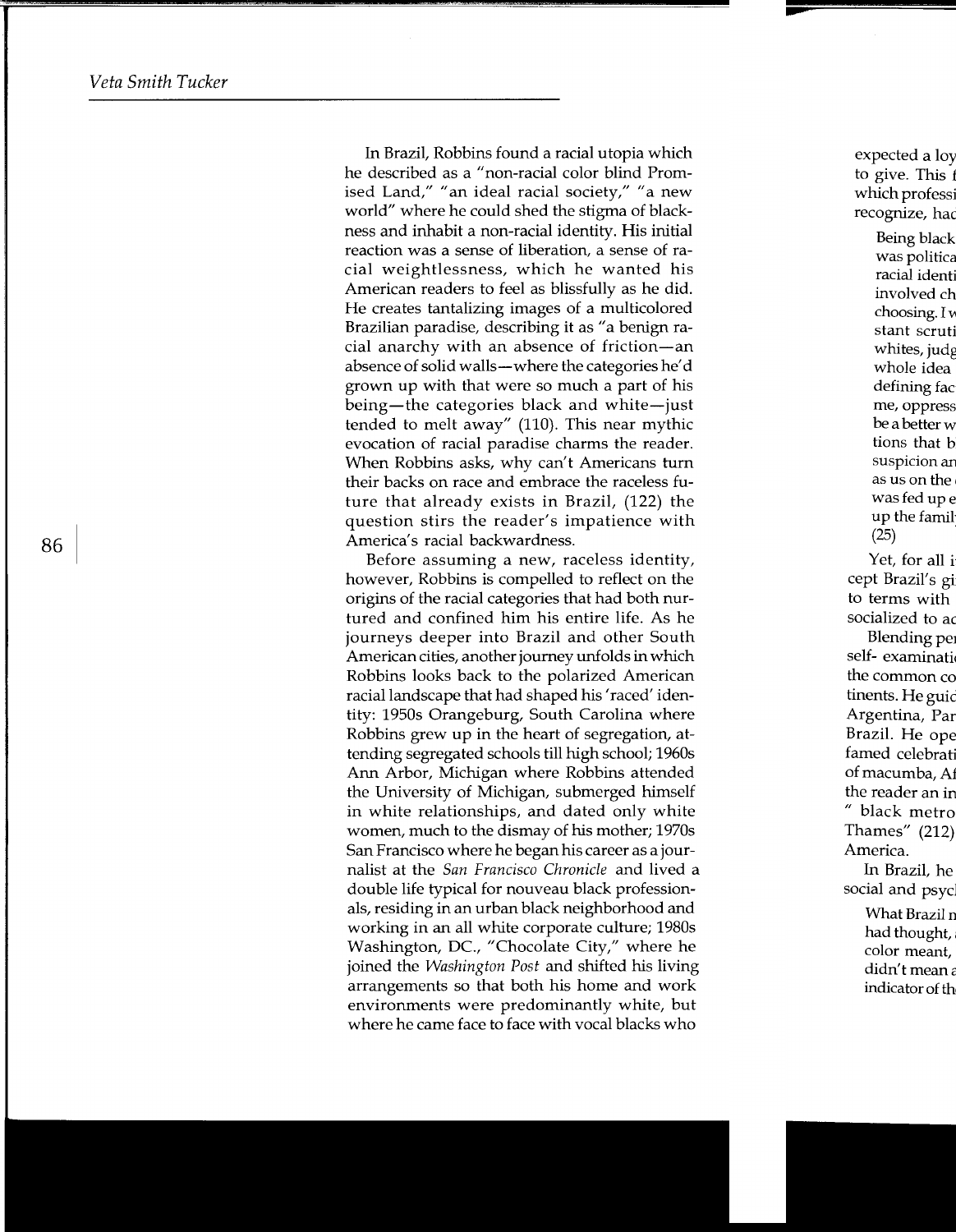expected a loyalty to race that he wasn't inclined to give. This frustrating game of racial shifting, which professional African American readers will recognize, had left Robbins off balance.

Being black or white was not just physical, it was political. It was less a matter of race than racial identification. And, most important, it involved choosing sides. Well, I was tired of choosing. I was tired of feeling under such constant scrutiny, sorted and categorized by whites, judged and sentenced by blacks. The whole idea of racial identification being the defining factor in one's life seemed wrong to me, oppressive and wrong, and there had to be a better way. I was fed up with the assumptions that black people made, fed up with suspicion and paranoia and seeing the world as us on the one side and them on the other. I was fed up enough with America to just pack up the family and leave. So that's what I did.  $(25)$ 

Yet, for all its promise, Robbins could not accept Brazil's gift of racelessness without coming to terms with the 'raced' identity he had been socialized to adopt as an African American.

Blending penetrating observation with intense self- examination, Robbins eventually discovers the common contours shaping race on three continents. He guides the reader through Peru, Chile, Argentina, Paraguay and Colombia as well as Brazil. He opens the reader's eyes to Brazil's famed celebration of carnavaal and the practice of macumba, Afro-Brazilian religion, and he gives the reader an insider's view of Brixton, London's " black metropolis on the other side of the Thames" (212) before returning the reader to America.

In Brazil, he learned that the most important social and psychological distinction was color.

What Brazil made me think about was color. I had thought, all my life, that I knew what skin color meant, which was, specifically, that it didn't mean anything at all except as a broad indicator of the more important category called race. In Brazil, though, it was race that meant very little and color that seemed to mean everything. (105)

In the United States, however, the most important distinction was race and the social and psychological barriers built on race.

When we speak of race in America, we speak in the terminology of color-we say black and white and yellow and red and brown--but we don't really mean color at all, not the way they mean color in Brazil. What we really mean is racial identification, in the sense of group identification. We mean people who share a history, a culture, who share a status in society, who even by and large share a political point of view-people who are assumed to share these things. . even if reality doesn't bear these generalizations out. We see race as something absolute and immutable, and we recognize no in-between. (29)

Since race appeared to be indeterminate for **Brazilian** personal identity and social relations, Robbins resolved to discover what color actually determined in Brazil. Searching for the meaning of color in Brazilian life led Robbins away from the affluent areas of Rio deeper into the favelas, the slums, and areas surrounding big cities like Brasilia where, to Robbins' surprise, the color of the population did not reflect the multicolored